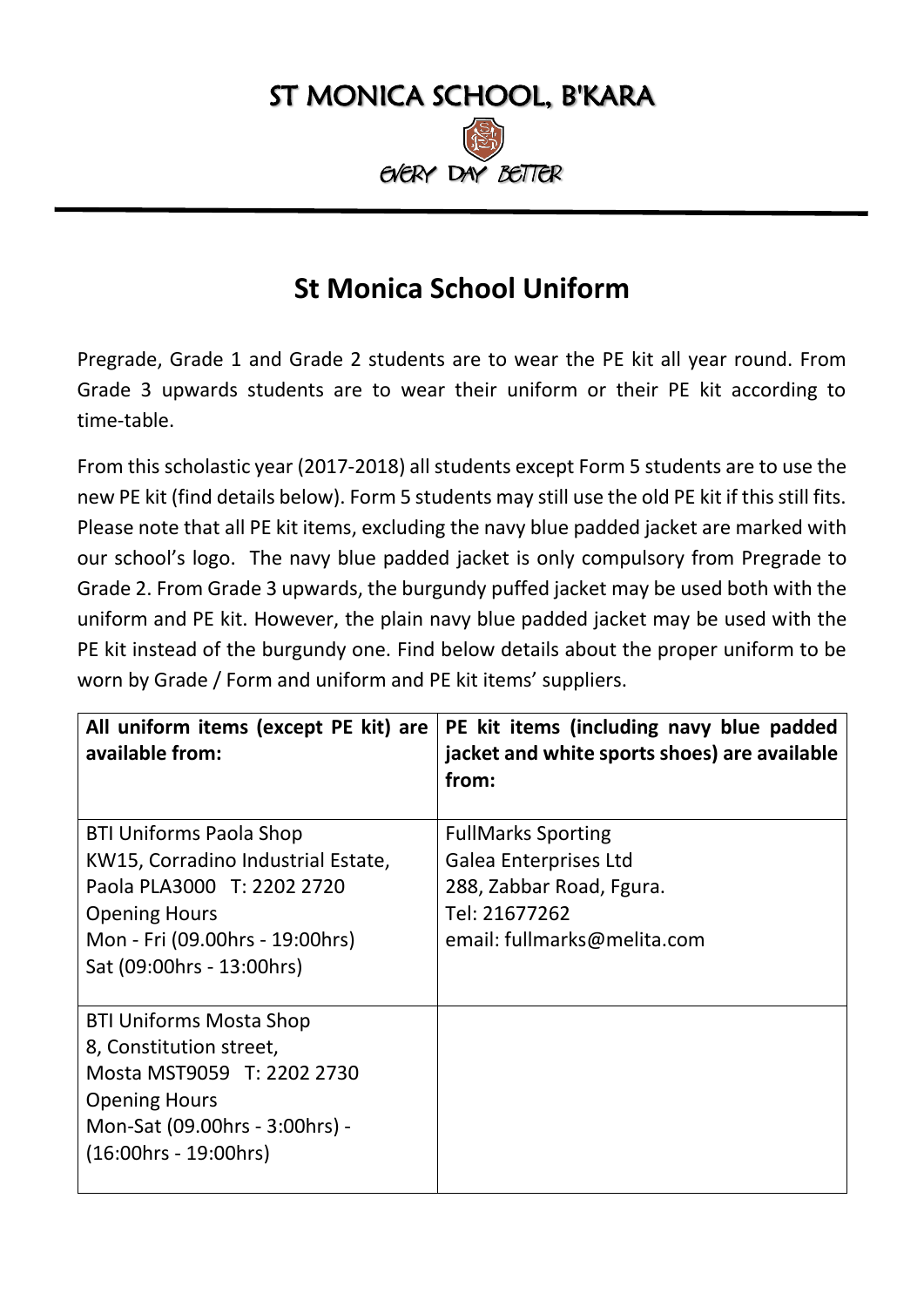

## **Uniform List**

|               | Pregrade - Grade 2                                                                                                                          | Grade 3 - Grade 6                                                                                                                                                                                                                                                                                                                                                                                             | Form 1 - Form 5                                                                                                                                                                                                                                                                                                                                                                           |
|---------------|---------------------------------------------------------------------------------------------------------------------------------------------|---------------------------------------------------------------------------------------------------------------------------------------------------------------------------------------------------------------------------------------------------------------------------------------------------------------------------------------------------------------------------------------------------------------|-------------------------------------------------------------------------------------------------------------------------------------------------------------------------------------------------------------------------------------------------------------------------------------------------------------------------------------------------------------------------------------------|
| <b>Summer</b> | Short-sleeved pink T-<br>shirt<br><b>Blue shorts</b>                                                                                        | <b>Uniform</b><br>Short-sleeved beige pin striped<br>shirt                                                                                                                                                                                                                                                                                                                                                    | <b>Uniform</b><br>Short-sleeved beige polo shirt<br>Grey skirt                                                                                                                                                                                                                                                                                                                            |
|               | White above ankle socks<br>White running shoes<br>Grey school bag<br>White school cap                                                       | Grey pinafore<br>Grey above ankle socks<br><b>Black shoes</b><br>Grey school bag<br>White school cap<br><b>PE Kit</b><br>Short-sleeved pink T-shirt<br><b>Blue shorts</b><br>White above ankle socks                                                                                                                                                                                                          | Grey above ankle socks<br><b>Black shoes</b><br>Grey school Bag<br><b>PE Kit</b><br>Short-sleeved pink T-shirt<br><b>Blue shorts</b><br>White above ankle socks<br>White running shoes                                                                                                                                                                                                    |
|               |                                                                                                                                             | White running shoes                                                                                                                                                                                                                                                                                                                                                                                           |                                                                                                                                                                                                                                                                                                                                                                                           |
| Winter        | Long-sleeved pink T-<br>shirt<br>Full blue / pink Track                                                                                     | <b>Uniform</b><br>Long-sleeved beige pin striped<br>shirt                                                                                                                                                                                                                                                                                                                                                     | <b>Uniform</b><br>Long-sleeved beige pin striped<br>shirt                                                                                                                                                                                                                                                                                                                                 |
|               | suit<br>White above ankle<br>socks/tights<br>White running shoes<br>Grey school bag<br>White school cap<br>Plain navy blue padded<br>jacket | Burgundy bow tie<br>Grey pinafore/trousers<br>Burgundy V-neck pullover<br><b>Burgundy blazer</b><br>Dark grey tights or above ankle<br>grey socks<br><b>Black shoes</b><br>Grey school bag<br>Burgundy puffed rain jacket<br><b>PE Kit</b><br>Long-sleeved pink T-shirt<br>Full blue/ pink Track suit<br>White above ankle socks/tights<br>White running shoes<br>Plain navy blue padded jacket<br>(optional) | Burgundy bow tie<br>Grey skirt/trousers<br>Burgundy V-neck pullover<br><b>Burgundy blazer</b><br>Dark grey tights or above ankle<br>grey socks<br><b>Black shoes</b><br>Grey school bag<br>Burgundy puffed rain jacket<br><b>PE Kit</b><br>Long-sleeved pink T- shirt<br>Full blue / pink Track suit<br>White socks<br>White running shoes<br>Plain navy blue padded jacket<br>(optional) |